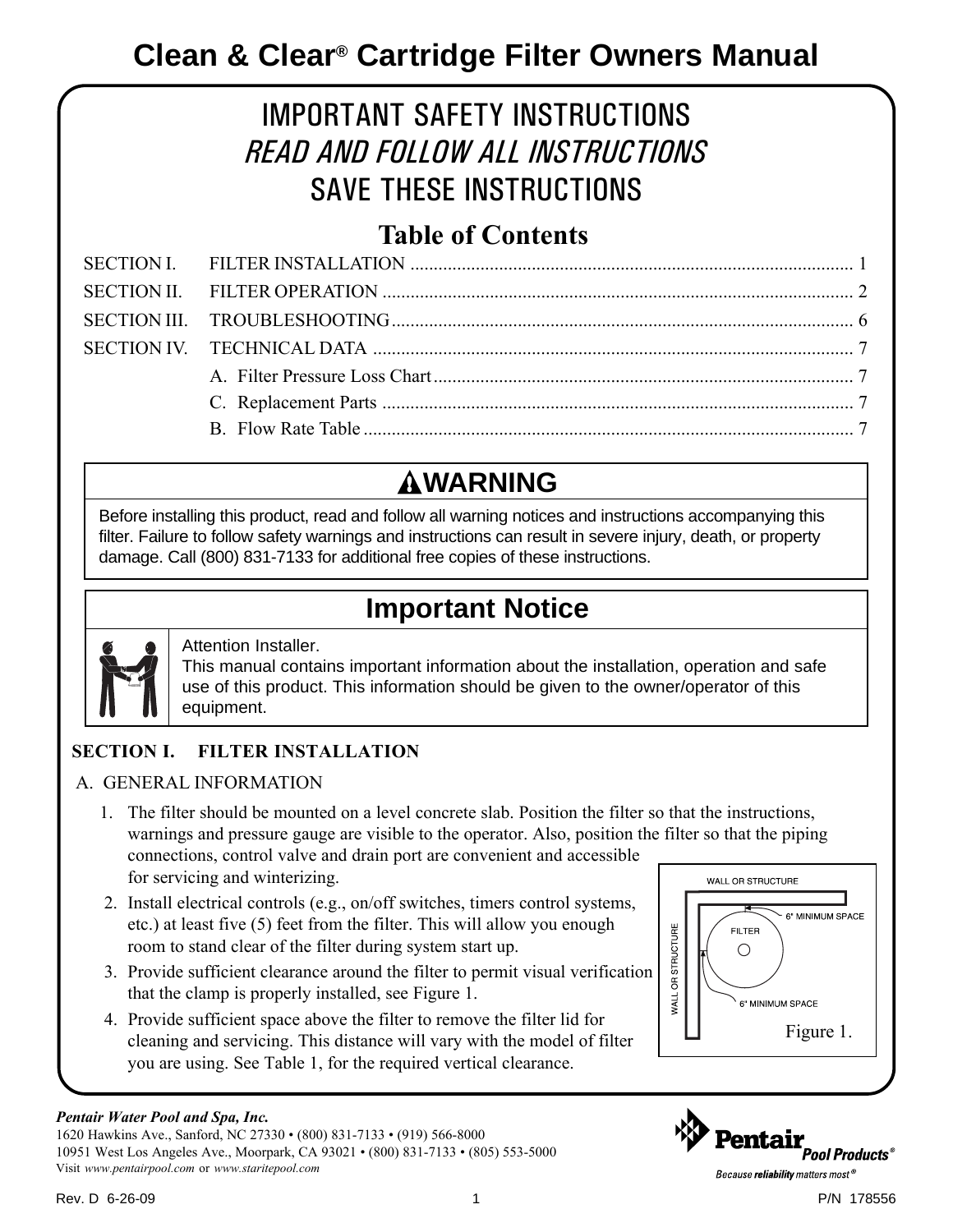# **WARNING**

Risk of electrical shock or electrocution. Position the filter and High Flow™ manual air relief valve to safely direct water drainage and purged air or water. Water discharged from an improperly positioned filter or valve can create an electrical hazard that can cause severe personal injury as well as damage property.

5. When installing the High Flow<sup>TM</sup> manual air relief valve use the O-ring only, there is no need for thread sealing compounds. Position the filter to safely direct water drainage. Rotate the valve to safely direct purged air or water. Water discharged from an improperly positioned filter or valve can create an electrical hazard as well as damage property.

| TABLE 1.          |        |             |                |  |  |
|-------------------|--------|-------------|----------------|--|--|
|                   |        |             | Vertical       |  |  |
| Model             | P/N    | <b>Size</b> | Clearance Req. |  |  |
| CC50              | 160314 | 50 sq. ft.  | 30 in.         |  |  |
| CC75              | 160315 | 75 sq. ft.  | 39 in.         |  |  |
| <b>CC100</b>      | 160316 | 100 sq. ft. | 61 in.         |  |  |
| CC <sub>150</sub> | 160317 | 150 sq. ft. | 76 in.         |  |  |
| <b>CC200</b>      | 160318 | 200 sq. ft. | 76 in.         |  |  |

- 6. Make all plumbing connections in accordance with local plumbing and building codes. Filter plumbing connections are provided with an O-ring seal. Use only a silicone base lubricant on the O-rings. Do not use pipe joint compound, glue or solvent on the bulkhead connections.
- 7. The base of this filter is provided with two (2) mounting bosses for the purpose of anchoring the filter to the concrete.
- 8. The maximum working pressure of this filter is 50 psi. Never subject this filter to pressure in excess of this amount, even when conducting hydrostatic pressure tests. Pressures above 50 psi can cause the lid to be blown off, which can result in severe injury, death or property damage.

When performing hydrostatic pressure tests or when testing for external leaks of the completed filtration and plumbing system, ensure that the Maximum Pressure that the filtration system will be subjected to DOES NOT EXCEED THE MAXIMUM WORKING PRESSURE OF ANY OF THE COMPONENTS CONTAINED WITHIN THE SYSTEM. In most cases, the maximum pressure will be stated on each component of the system.

If doubt exists as to the pressure to which the system will be subjected, install an ASME approved automatic Pressure Relief or Pressure Regulator in the circulation system for the lowest working pressure of any of the components in the system.

### **SECTION II. FILTER OPERATION**

| <b>AWARNING</b>                                                                                                                                                                                                                                                                                                                                                                                                                                                                                                                                                                                                                                                                                                                                                                                                                                                                                                                                                                                                                                                                                                                                   |
|---------------------------------------------------------------------------------------------------------------------------------------------------------------------------------------------------------------------------------------------------------------------------------------------------------------------------------------------------------------------------------------------------------------------------------------------------------------------------------------------------------------------------------------------------------------------------------------------------------------------------------------------------------------------------------------------------------------------------------------------------------------------------------------------------------------------------------------------------------------------------------------------------------------------------------------------------------------------------------------------------------------------------------------------------------------------------------------------------------------------------------------------------|
| THIS FILTER OPERATES UNDER HIGH PRESSURE. WHEN ANY PART OF THE CIRCULATING SYSTEM<br>(e.g., LOCK RING, PUMP, FILTER, VALVES, ETC.) IS SERVICED, AIR CAN ENTER THE SYSTEM AND<br>BECOME PRESSURIZED. PRESSURIZED AIR CAN CAUSE THE LID TO BLOW OFF WHICH CAN RESULT<br>IN SEVERE INJURY, DEATH, OR PROPERTY DAMAGE. TO AVOID THIS POTENTIAL HAZARD, FOLLOW<br>THESE INSTRUCTIONS.<br>BEFORE REPOSITIONING VALVES AND BEFORE BEGINNING THE ASSEMBLY, DISASSEMBLY, OR ADJUSTMENT OF<br>THE LOCK RING OR ANY OTHER SERVICE OF THE CIRCULATING SYSTEM: (A) TURN THE PUMP OFF AND SHUT<br>OFF ANY AUTOMATIC CONTROLS TO ASSURE THE SYSTEM IS NOT INADVERTENTLY STARTED DURING THE<br>SERVICING; (B) OPEN AIR RELIEF VALVE; AND (C) WAIT UNTIL ALL PRESSURE IS RELIEVED -PRESSURE GAUGE<br>MUST READ ZERO (0).<br>2. WHENEVER INSTALLING THE FILTER LOCK RING, FOLLOW THE FILTER LOCK RING INSTALLATION<br><b>INSTRUCTIONS EXACTLY.</b><br>ONCE SERVICE ON THE CIRCULATING SYSTEM IS COMPLETE, FOLLOW SYSTEM RESTART INSTRUCTIONS<br><b>EXACTLY.</b><br>MAINTAIN CIRCULATION SYSTEM PROPERLY. REPLACE WORN OR DAMAGED PARTS IMMEDIATELY (e.g., lock<br>4 |
| ring, pressure gauge, relief valve, O-rings, etc.)<br>5.<br>BE SURE THAT THE FILTER IS PROPERLY MOUNTED AND POSITIONED ACCORDING TO THE INSTRUCTIONS                                                                                                                                                                                                                                                                                                                                                                                                                                                                                                                                                                                                                                                                                                                                                                                                                                                                                                                                                                                              |
| PROVIDED.                                                                                                                                                                                                                                                                                                                                                                                                                                                                                                                                                                                                                                                                                                                                                                                                                                                                                                                                                                                                                                                                                                                                         |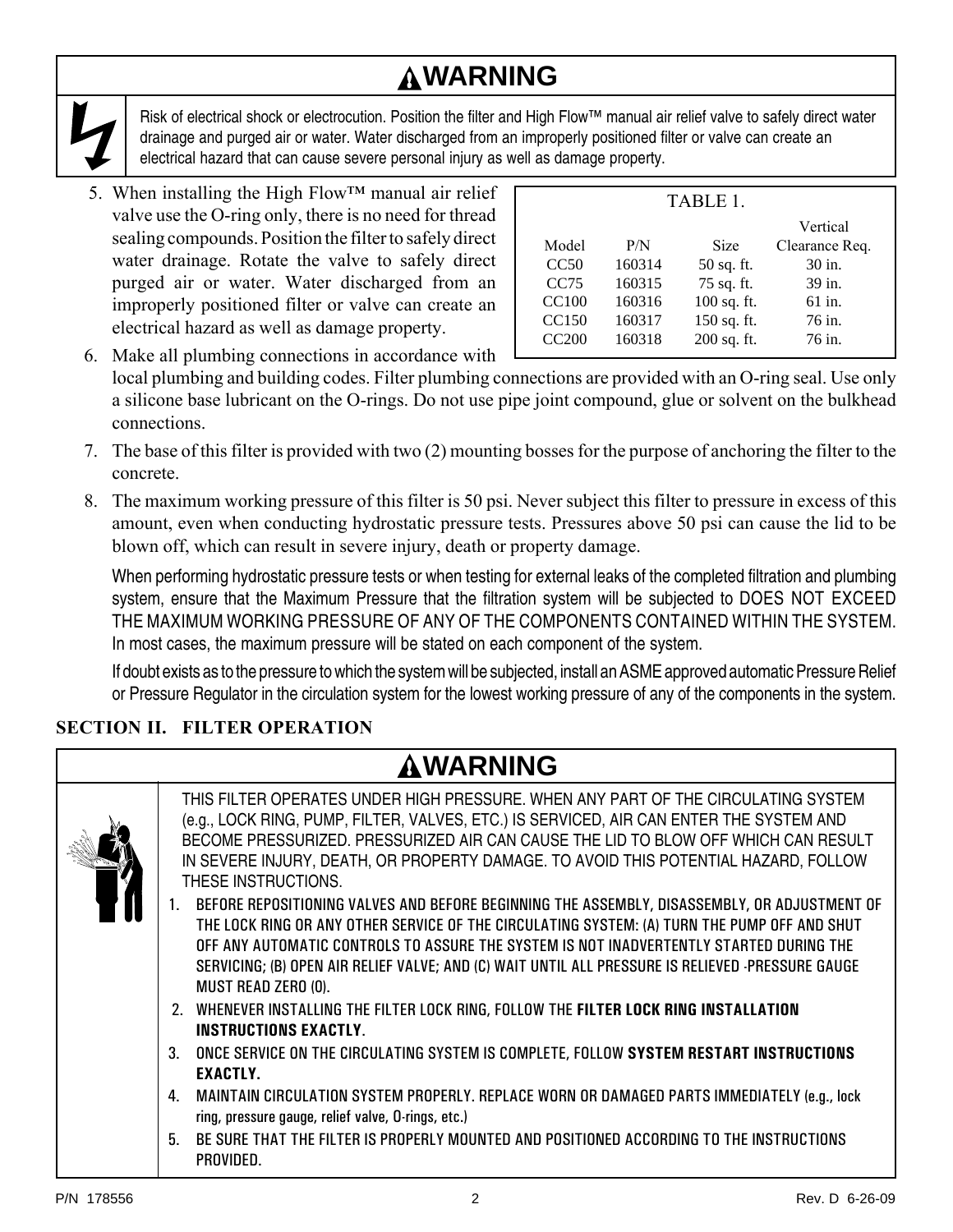#### A. GENERAL INFORMATION

- 1. This filter operates under pressure. When the lock ring is installed properly and operated without air in the water system, this filter will operate in a safe manner.
- 2. The maximum working pressure of this filter is 50 psi. Never subject this filter to pressure in excess of this amount - even when conducting hydrostatic pressure tests. Pressures above 50 psi can cause the lid to be blown off, which can result in severe injury, death or property damage.

When performing hydrostatic pressure tests or when testing for external leaks of the completed filtration and plumbing system, ensure that the Maximum Pressure that the filtration system will be subjected to DOES NOT EXCEED THE MAXIMUM WORKING PRESSURE OF ANY OF THE COMPONENTS CONTAINED WITHIN THE SYSTEM. In most cases, the maximum pressure will be stated on each component of the system.

If doubt exists as to the pressure to which the system will be subjected, install an ASME approved automatic Pressure Relief or Pressure Regulator in the circulation system for the lowest working pressure of any of the components in the system.

3. The pressure gauge is the primary indicator of how the filter is operating. Maintain your pressure gauge in good working order.





Your filter is a piece of machinery, do not tamper with it, attempt to disassemble it or otherwise adjust it unless you fully understand it's operation. Serious injury or death can occur if the equipment is improperly handled. Consult a pool service professional for maintenance and service assistance.

- 4. Clean your filter when pressure reads between 8-10 psi higher than the original starting pressure. Your filter pressure reading will increase as it removes dirt from your pool. However, this buildup of pressure will vary due to different bathing loads, temperature, weather conditions, etc.
	- a. MY ORIGINAL STARTING PRESSURE IS \_\_\_\_\_\_\_\_\_\_\_ psi (pounds per square inch). I SHOULD CLEAN THE FILTER CARTRIDGES AT \_\_\_\_\_\_\_\_\_\_ psi.

### **NOTE**

When the cartridge element filter is used on new pools and after cleaning the elements, introduce into the system .5 pounds of diatomaceous earth per every 100 square feet of filter area, (a one-pound coffee can equals .5 pounds of diatomaceous earth). Mix the diatomite with water and pour it into the skimmer after the pump is primed and the system is operating. This will enhance the filtration of your water.

### B. LOCK RING INSTALLATION INSTRUCTIONS

These instructions MUST BE FOLLOWED EXACTLY to prevent the lid from blowing off during system restart or later operation.

- 1. Perform the following steps before working on any part of the circulating system (e.g., lock ring, pump, filter, valves, etc.).
	- a. Turn the pump off and shut off any automatic controls to ensure that the system is not inadvertently started during servicing.
	- b. Open the High Flow™ manual air relief valve.
	- c. Wait until all pressure is relieved. **Never attempt to assemble, disassemble or adjust the filter lock ring while there is any pressure in the filter.**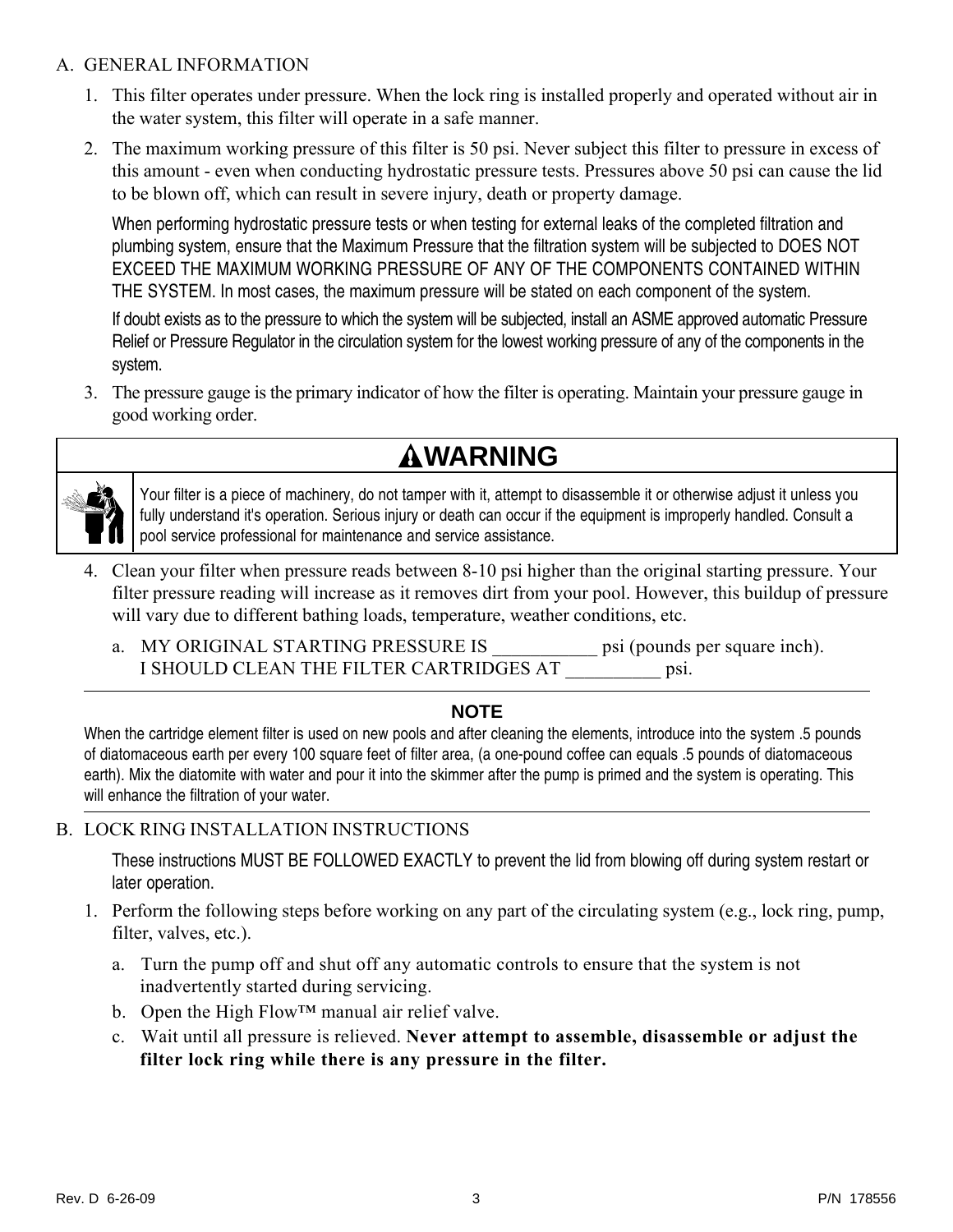# **WARNING**



THIS FILTER OPERATES UNDER HIGH PRESSURE. WHEN ANY PART OF THE CIRCULATING SYSTEM (e.g., LOCK RING, PUMP, FILTER, VALVES, ETC.) IS SERVICED, AIR CAN ENTER THE SYSTEM AND BECOME PRESSURIZED. PRESSURIZED AIR CAN CAUSE THE LID TO BE BLOWN OFF WHICH CAN RESULT IN SEVERE INJURY, DEATH, OR PROPERTY DAMAGE. TO AVOID THIS POTENTIAL HAZARD, FOLLOW THESE INSTRUCTIONS.

- 2. Be certain the O-ring is in position in the lower tank half. Place the filter lid over the lower tank half, making sure it is fully and firmly seated on the tank half, see Figure 2.
- 3. Place lock ring over the tank lid, and centering the lock ring on the threads of the tank body. Turn the lock ring clockwise until the safety latches click and the lock ring hits the stops on the body. DO NOT ATTEMPT TO OVER-TIGHTEN THE LOCK RING AFTER LOCK RING HAS HIT THE STOPS ON THE BODY.
- 4. Follow the System Restart Instructions in Section C.

### C. SYSTEM RESTART INSTRUCTIONS

# **WARNING**



THIS FILTER OPERATES UNDER HIGH PRESSURE. WHEN ANY PART OF THE CIRCULATING SYSTEM (e.g., LOCK RING, PUMP, FILTER, VALVES, ETC.) IS SERVICED, AIR CAN ENTER THE SYSTEM AND BECOME PRESSURIZED. PRESSURIZED AIR CAN CAUSE THE LID TO BE BLOWN OFF WHICH CAN RESULT IN SEVERE INJURY, DEATH, OR PROPERTY DAMAGE. TO AVOID THIS POTENTIAL HAZARD, FOLLOW THESE INSTRUCTIONS.

- 1. **Open the High Flow™ manual air relief valve until it snaps into the full open position (this only requires a quarter turn counterclockwise**). Opening this valve rapidly releases air trapped in the filter.
- 2. Stand clear of the filter tank, then start the pump.
- 3. Close the High Flow™ manual air relief valve after a steady stream of water appears.
- 4. The system is not working properly if either of the following conditions occur.
	- a. A solid stream of water does not appear within 30 seconds, after the pump's inlet basket fills with water.
	- b. The pressure gauge indicates pressure before water outflow appears.

If either condition exists, **shut off the pump immediately**, open valves in the water return line to relieve pressure, and clean the air relief valve, see Section F. Cleaning the High Flow™ manual air relief valve. If the problem persists, call (800) 831-7133 for assistance.



### D. CLEANING THE FILTER

# **WARNING**

The following information should be read carefully since it outlines the proper manner of care and operation for your filter system. As a result of following these instructions and taking the necessary preventative care, you can expect maximum efficiency and life from your filter system.

# **ACAUTION**



Please heed all manufacturers' posted instructions, warnings and cautions when using Baquacil<sup>®</sup> or Baqua<sup>®</sup> Clean.

1. Turn the pump off, shut off any automatic controls to ensure that the system is not inadvertently started during servicing.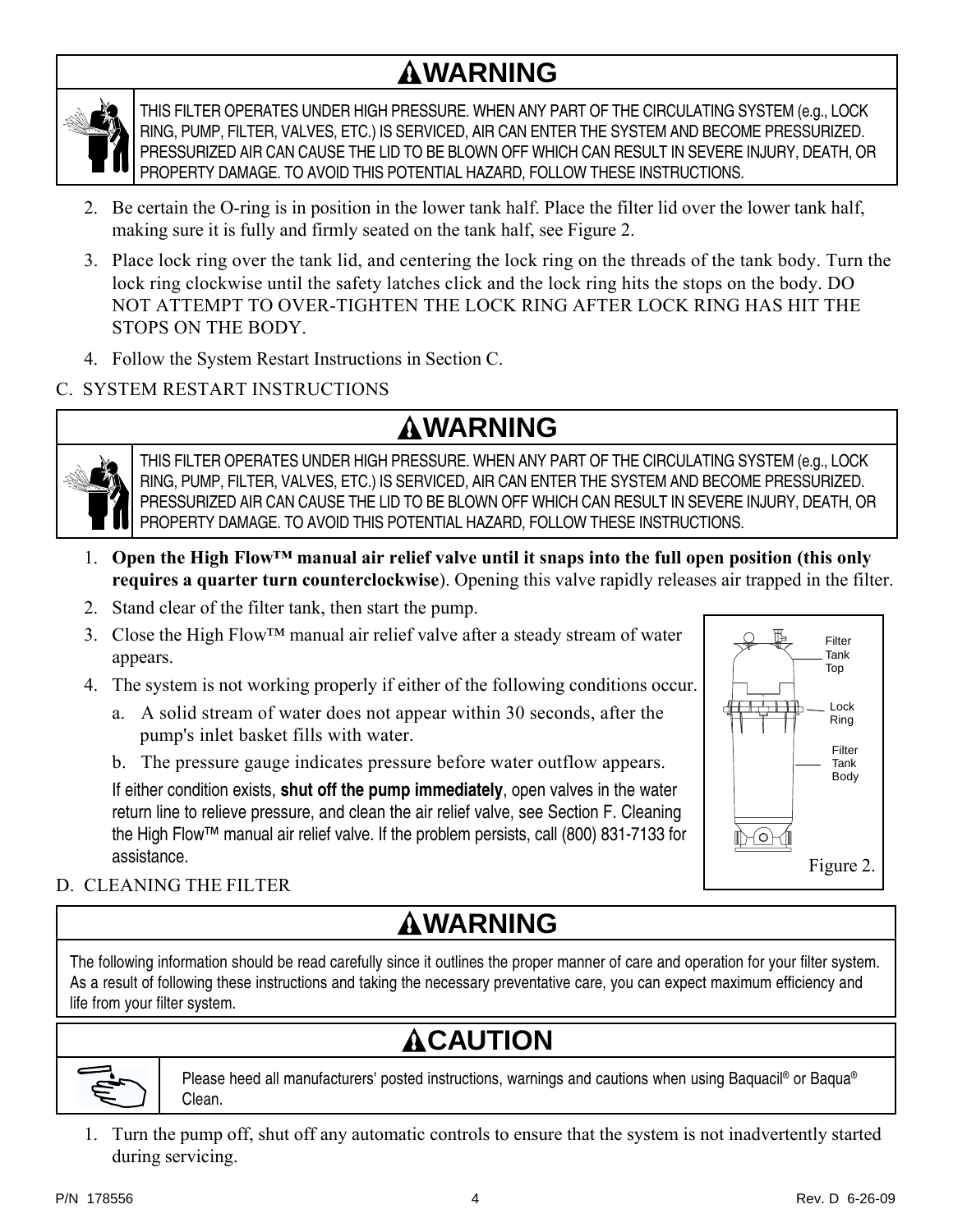2. Open the filter High Flow™ manual air relief valve, (and the waste drain valve, or cap, if your system has one).

### **NOTE**

Special care must be taken when cleaning cartridge element used in a swimming pool or spa using Baquacil® as a sanitizer. Because of the way Baquacil® works, the cartridge element must be cleaned more thoroughly and more frequently than in a chlorine system. If extreme care is not taken to completely remove all residue from the cartridge element, a buildup will occur. This buildup will significantly shorten the life of the cartridge element.

Baquacil<sup>®</sup> is a mild coagulant which combines bacterial cells as well as other small particles contributed by the environment, bathers, etc. into particles large enough to be trapped by the filter. In comparison with all other trapped contaminants in a typical pool or spa the amount of bacterial cells that are deposited on the filter is minimal. The resulting deposit is a gray sticky film which can only be removed with Baqua® Clean. If TSP or any TSP type cleaner is used prior to stripping the film, the cleaner and the gray film will combine to form a gum-like substance. Once this occurs, the substance cannot be removed from the media and the cartridge element must be replaced.

- 3. Remove hair and lint strainer pot lid and clean basket. Replace basket and secure lid.
- 4. Disconnect air relief drain hose if installed.
- 5. Remove locking ring by depressing safety latches on both sides of ring and rotate counterclockwise, then remove tank lid.
- 6. Remove the element assembly by placing hands in lifting handles and pulling straight up on the element assembly.
- 7. Remove the cartridge element from the center support tube.
- 8. Using a garden hose with a nozzle, direct water spray at the cartridge element to dislodge and wash away accumulated foreign matter. Water may be sprayed at the outside as well as the inside of the cartridge element for thorough cleaning.
- 9. Turn the cartridge element over several times during the washing operation to clean the media thoroughly.
- 10. Clean and remove debris from inside the filter tank and from the O-ring and O-ring groove on the tank body.
- 11. Replace clean cartridge element on support tube and install assembly into the filter tank body, aligning the arrow on the support tube with the inlet port of the filter, making sure it is fully seated. Make sure the internal air relief screen is attached to the top of the element support tube.
- 12. Replace the tank lid onto the tank body making sure it is fully and firmly seated on the tank body.
- 13. Place lock ring over tank lid, and centering the lock ring on the threads of the tank body, turn the lock ring clockwise until the safety latches click and the lock ring hits the stops on the body. DO NOT ATTEMPT TO OVER-TIGHTEN THE LOCK RING AFTER LOCK RING HAS HIT THE STOPS ON THE BODY.

### **NOTE**

Any time the filter tank is opened, and/or element assembly is removed, be sure to generously coat the O-ring with silicone lubricant before reassembling the unit. DO NOT USE PETROLEUM BASED LUBRICANTS BECAUSE THEY HAVE A DETERIORATING EFFECT ON RUBBER.

14. Replace drain cap and reinstall High Flow™ manual air relief valve drain hose if used.

#### E. REPLACING CARTRIDGE ELEMENT

Cartridge element life will vary with pool conditions such as bather load, wind, dust, etc. You can expect an average media life of three (3) years under normal conditions.

1. To replace cartridge element follow steps in section D, Cleaning the Filter.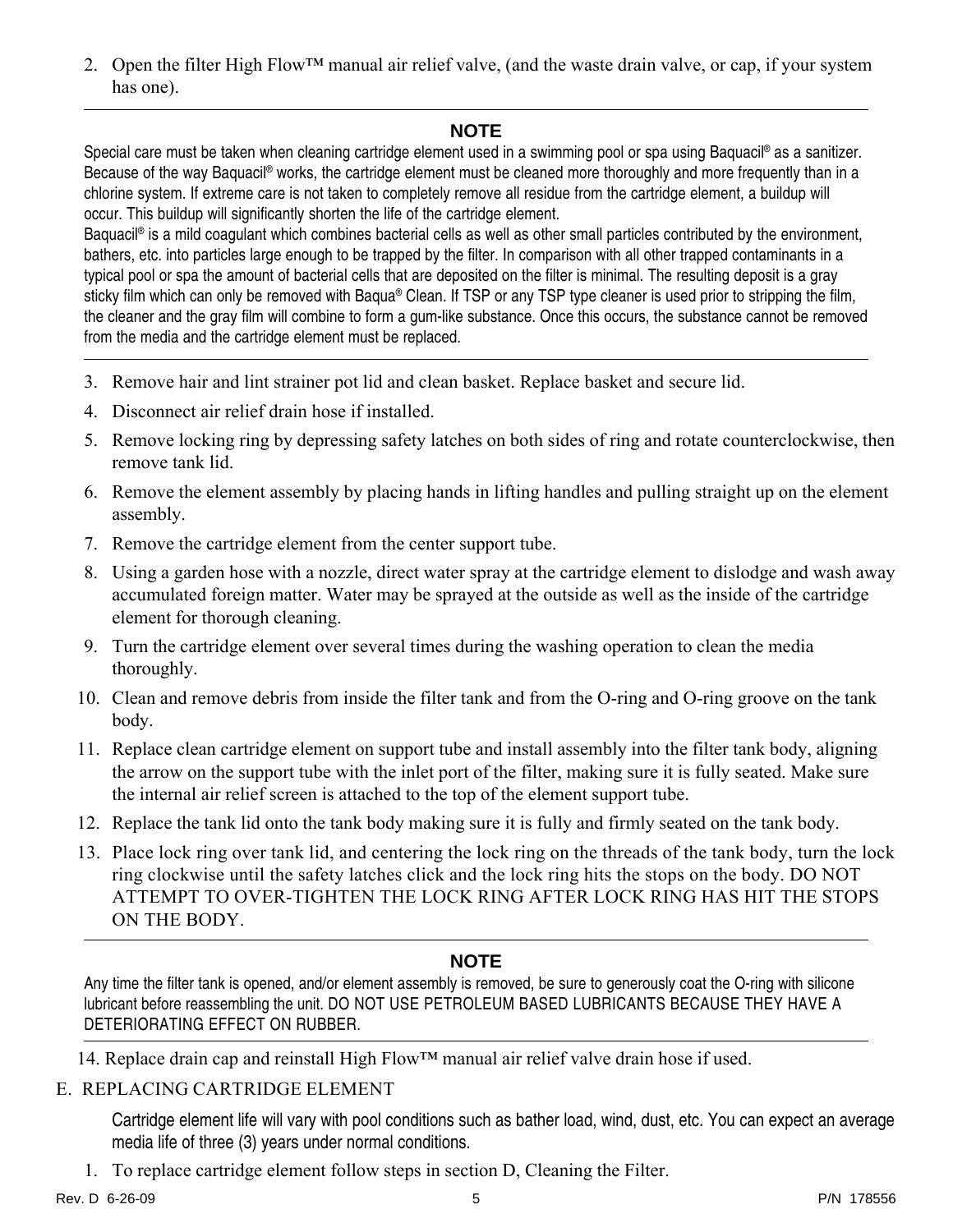### F. CLEANING THE HIGH FLOW™ MANUAL AIR RELIEF VALVE

- 1. Turn the pump off and shut off any automatic controls to ensure that the system is not inadvertently started during servicing.
- 2. **OPEN THE HIGH FLOW™ MANUAL AIR RELIEF VALVE UNTIL IT SNAPS INTO THE FULL OPEN POSITION, THEN WAIT UNTIL ALL PRESSURE IS RELIEVED.**
- 3. With the relief valve attached to the filter tank, pull out the locking tabs and remove the valve stem and cover assembly with a counterclockwise and lifting motion, see Figure 3.
- 4. Clean debris from the valve stem and body. Verify that the filter tank's air passage is open by inserting a 5/16 in. drill bit through the valve body. Verify that the O-ring are in good condition, properly positioned, and lubricated with a silicone base lubricant.
- 5. Reinstall the valve stem and cover assembly with a downward and clockwise motion until it snaps into position.

### **SECTION III. TROUBLESHOOTING**

- A. Air entering your filter is dangerous and can cause the lid to blow off. Correct any conditions in your filtration system that allow air to enter the system.
	- 1. Some common ways to identify air entering the system:
		- a. Low water level in pool or spa skimmer is starving for water with pump running. Add water to pool or spa.
		- b. Air bubbles or low water level in pump hair and lint pot are caused by; low water level, clogged skimmer basket, split suction cleaner hose, leak in pump hair and lint pot lid, or leak in pump suction line.
		- c. Air bubbles coming out of water return lines into pool or spa with pump running, see items 1.a and 1.b of this section.
		- d. Air is discharged from the air relief valve on top of the filter when the valve is opened with the pump running, see items 1.a and 1.b of this section, above.
- B. Until the water initially put into the pool has been completely filtered, short filter cycles in between cleanings are normal. In most cases pool owners are dismayed by the undesirable color and appearance of water in a newly filled pool. Plaster dust can be responsible for short filter cycles, requiring frequent cleaning.
- C. If pressure drops on gauge, check skimmer basket and pump basket first for debris. If the baskets are clean, shut off power to pump and turn off any automatic controls. Then turn motor shaft with your fingers. If it turns freely then the pump must be disassembled and the impeller checked to see if it is clogged. If it is not frozen or clogged then there is an obstruction in the line between the pool and the pump.
- D. The pressure gauge is an important part of the filter system. It is your primary indicator of how the system is operating. Maintain your pressure gauge in good working order. Check the operation of your pressure gauge in the following manner:
	- 1. The pressure gauge should go to zero (0) when the system is turned off and pressure is relieved.
	- 2. The pressure gauge should indicate pressure when the system is operating.
	- 3. The pressure gauge should be readable and not damaged in any way.
	- 4. Replace the pressure gauge if it is not meeting the requirements of items D.1 through D.2 of this section, above.



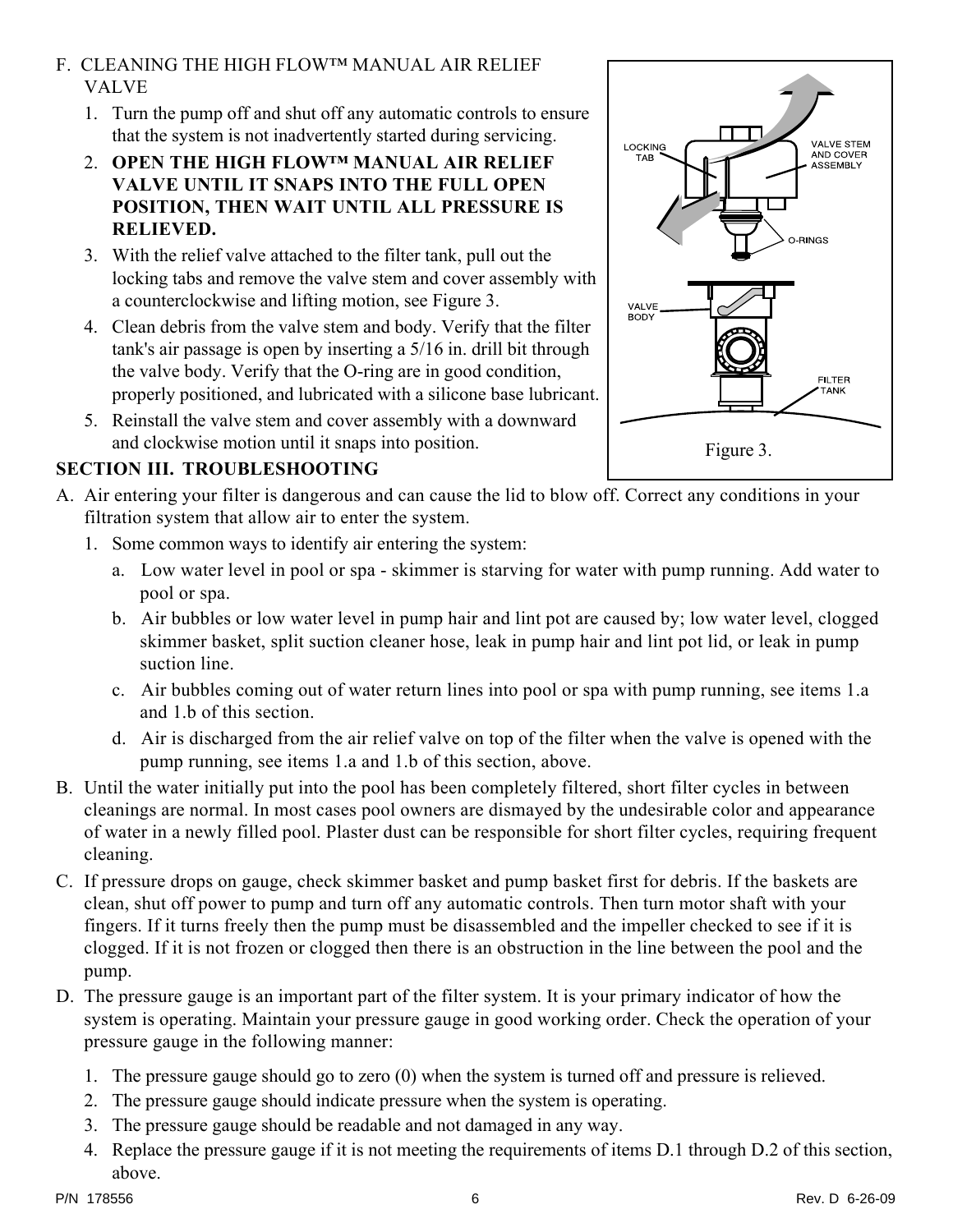### **SECTION IV. TECHNICAL DATA**

#### A. Filter Pressure Loss Chart B. Flow Rate Table



|           | Residential<br>Maximum Cartridge<br><b>Flow Rates</b> |            |            |        | Commercial<br>Maximum Cartridge<br><b>Flow Rates</b> |            |            |        |        |
|-----------|-------------------------------------------------------|------------|------------|--------|------------------------------------------------------|------------|------------|--------|--------|
| Product # | sq. ft.                                               | <b>GPM</b> | <b>GPH</b> | 6 hour | 8 hour                                               | <b>GPM</b> | <b>GPH</b> | 6 hour | 8 hour |
| 160314    | 50                                                    | 50         | 3,000      | 18,000 | 24,000                                               | 19         | 1.140      | 6,840  | 9,120  |
| 160315    | 75                                                    | 75         | 4.500      | 27.000 | 36.000                                               | 28         | 1.680      | 10.080 | 13.440 |
| 160316    | 100                                                   | 100        | 6,000      | 36,000 | 48,000                                               | 38         | 2,280      | 13,680 | 18,240 |
| 160317    | 150                                                   | 150        | 9.000      | 54.000 | 72.000                                               | 56         | 3.360      | 20.160 | 26,880 |
| 160318    | 200                                                   | 150        | 9,000      | 54,000 | 72,000                                               | 75         | 4,500      | 27,000 | 36,000 |

(1) One GPM per sq. ft. shown, recommended flow rate for residential is .5 GPM per sq. ft. (2) Commercial flow rate is a maximum of .375 GPM per sq. ft. of filter area.

NOTE: Actual system flow will depend on plumbing size and other system components.

#### C. Replacement Parts

| Item | Part Number         | Description                           |
|------|---------------------|---------------------------------------|
| 1    | 98209800            | High Flow™ manual air relief valve    |
| 2    | 190058              | Pressure Gauge                        |
| 3    | 178553              | Lid, 50, 100 sq. ft. filter           |
| 4    | 178561              | Lid, 75,150, 200 sq. ft. filter       |
| 5    | 59052900            | Locking Ring assy.                    |
| 6    | 87300400            | Body O-ring                           |
| 7    | 59016200            | Air Bleed Sock Kit                    |
| 8    | 59053500            | Center Core, 50 sq. ft. filter        |
| 9    | 59053600            | Center Core, 75 sq. ft. filter        |
| 10   | 59053700            | Center Core, 100 sq. ft. filter       |
| 11   | 59053800            | Center Core, 150, 200 sq. ft. filter  |
| 12   | R173213             | Cartridge Element, 50 sq. ft. filter  |
| 13   | R <sub>173214</sub> | Cartridge Element, 75 sq. ft. filter  |
| 14   | R <sub>173215</sub> | Cartridge Element, 100 sq. ft. filter |
| 15   | R <sub>173216</sub> | Cartridge Element, 150 sq. ft. filter |
| 16   | R <sub>173217</sub> | Cartridge Element, 200 sq. ft. filter |
| 17   | 178562              | Bottom, 50 sq. ft. filter             |
| 18   | 178554              | Bottom, 75 sq. ft. filter             |
| 19   | 178563              | Bottom, 100 sq. ft. filter            |
| 20   | 178560              | Bottom, 150, 200 sq. ft. filter       |
| 21   | 86202000            | Drain Cap Assy.                       |
| 22   | 51005000            | Drain Cap Gasket                      |
| 23   | 39104500            | Union Nut "C" Clip                    |
| 24   | 98212200            | Union Nut                             |
| 25   | 071426              | Union O-ring                          |
| 26   | 79304600            | Body, Swivel                          |